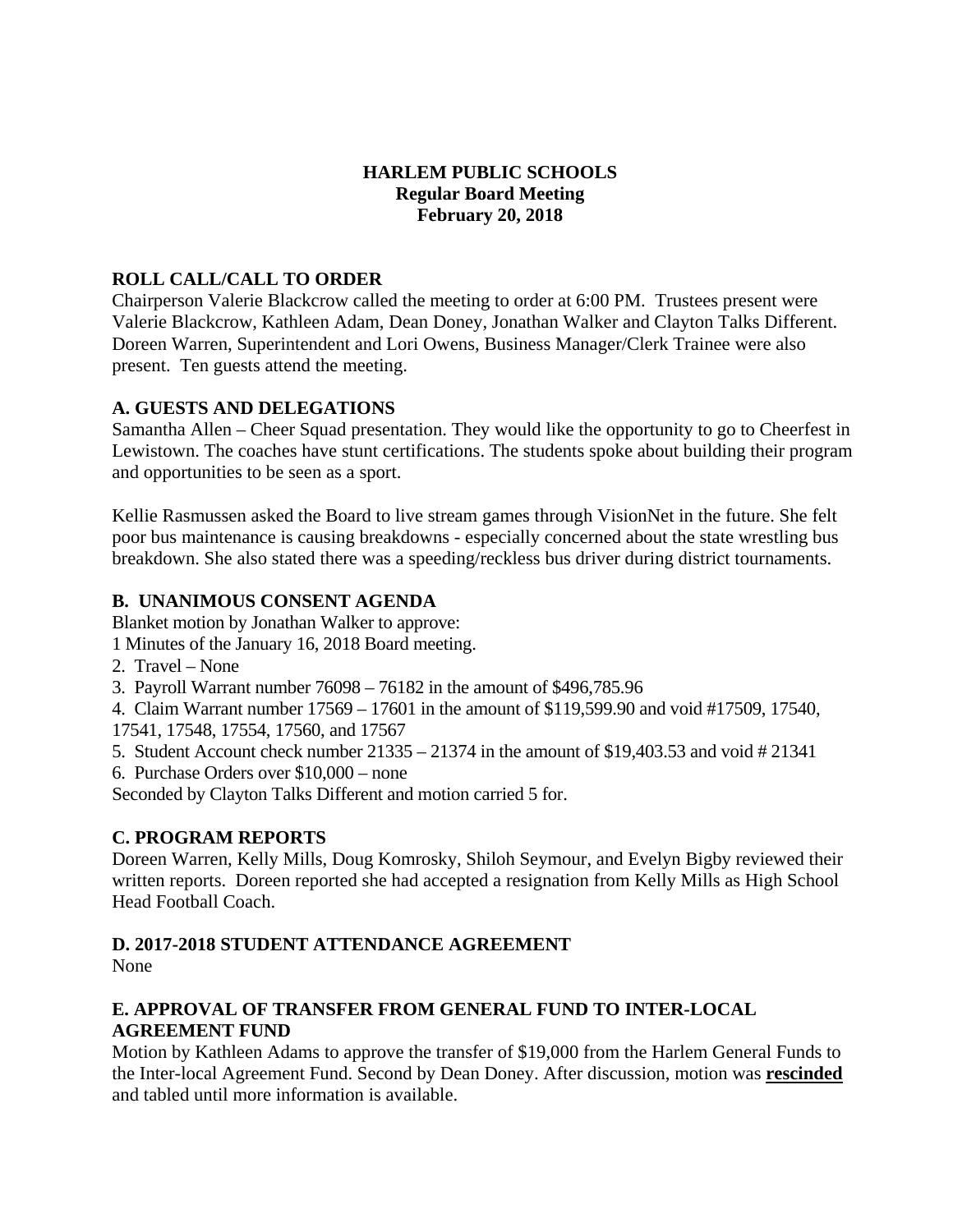#### **F. OPEN SPECIAL ED. DIRECTOR POSITION**

Motion by Kathleen Adams to open the Special Education Director position, in-house, for an annual stipend of \$4,000 (pro-rated for the balance of SY 2017-18). Seconded by Jonathan Walker and motion carried 5 for.

# **G. SCHOOL CALENDAR CHANGE**

Motion by Dean Doney to have the workshop "Guide to Managing Challenging Behaviors" on March 14, 2018 and March 15, 2018 (two separate PIR days) and to have the Extra Early Release day on March 29, 2018 be a school holiday. Seconded by Jonathan Walker and motion carried for.

#### **H. STATE SURPLUS PROPERTY PROGRAM RESOLUTION**

Motion by Jonathan Walker to pass a resolution with the Property & Supply Bureau Surplus Property Programs with the State of Montana to acquire federal surplus property. Seconded by Dean Doney and motion carried 5 for.

#### **I. HIRE 2017-18 JR/SR COUNSELOR**

Motion Clayton Talks Different to hire Robe Walker for the vacant Jr/Sr High Counselor position for the remainder of the 2017-18 school year with the district reserving the right to withdraw the offer based upon the results of the pre-employment drug screen. Seconded by Kathleen Adams and motion carried 5 for. Doreen mentioned that we would need to open the para position that Robe is vacating.

#### **J**. **HIRE 2018-19 COACHES**

Motion by Jonathan Walker to follow the recommendation of the Activities Director to hire Joe Collins as the HS Football Asst. Coach for S.Y. 2018-19 per the CBA. Seconded by Dean Doney and motion carried 4 for, 1 against (Blackcrow).

#### **K. 2018-19 PRINCIPAL CONTRACT RENEWALS**

Motion by Dean Doney to hire Shiloh Seymour for an Administrative position for the 2018-19 school year. Seconded by Jonathan Walker and motion carried 5 for.

Motion by Dean Doney to hire Evelyn Bigby for an Administrative position for the 2018-19 school year. Seconded by Kathleen Adams and motion carried 5 for.

Motion by Dean Doney to hire Doug Komrosky for an Administrative position for the 2018-19 school year. Seconded Kathleen Adams and motion carried 3 for, 2 against (Blackcrow, Adams).

Motion by Dean Doney to hire James Wood for an Administrative position for the 2018-19 school year. Seconded by Jonathan Walker and motion carried 4 for, 1 against (Blackcrow).

Motion by Jonathan Walker to approve a 2% raise for Shiloh Seymour, Evelyn Bigby, Doug Komrosky and Jim Wood, which is the same as the certified staff, with no change in health insurance. Seconded by Dean Doney and motion carried 4 for, 1 against (Blackcrow).